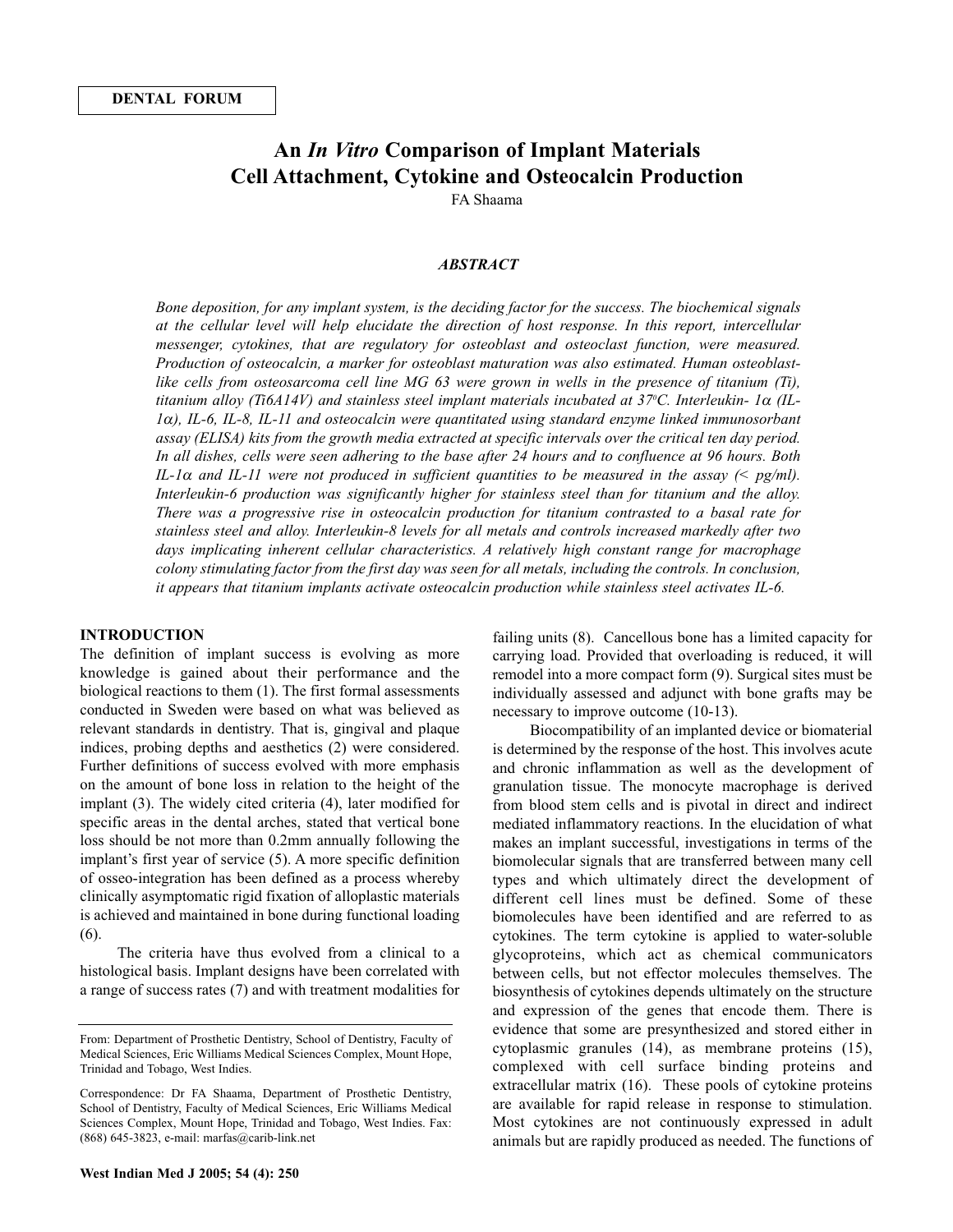cytokines are diverse. Along with hormones, they co-ordinate the activities of different tissues and cell types to maintain homeostasis.

Osteoblasts are derived from a common mesenchymal stem cell that can also differentiate into reticular, fibroblastic, adipocytic and osteogenic cells (17). Cytokines have been found to have effects in all the phases of initiation and differentiation of osteoblast precursors. Specific cytokines found at bone remodelling sites may be used as indicators for bone development. These include IL-6, IL-11, granulocytemacrophage colony stimulating factor (GM-CSF) and macrophage colony stimulating factor (MCSF) (18). The list of cytokines and colony stimulating factors implicated in the development of osteoclasts include IL-3, IL-6, IL-11, tissue necrosis factor (TNF), GM-CSF, MCSF 18). It may appear confusing that the same cytokine that performs a constructive role also promotes bone resorption. The same cytokine that stimulate bone cell proliferation may have an inhibitory effect on mature osteoblast function. These agents are generally potent stimulators of bone resorption. An explanation for this is that increased levels of certain cytokines lead to the activation of bone resorption. This stops local bone formation to allow unopposed osteoclastic action and osteoblast precursor proliferation for a subsequent phase of bone formation. In this study, cytokines IL-6, IL-8, and MCSF and osteocalcin produced in the presence of commercially pure titanium (cpTi), Ti6Al4V and stainless steel were measured.

# **METHODS**

Osteosarcoma stem cells MG 63 were cultivated under sterile condition in culture flasks containing growth media in a controlled climate. This osteoblast-like cell line has been well characterized and was used as they produce uniform cultures (19). Equal amounts of these cells were then introduced into a template containing separate vials individually containing cpTi, Ti6Al4V, stainless steel and controls. The controls contained only growth media. Small aliquots of the culture media from each vial was removed at two, four, six, eight and ten-day periods and an equal amount of fresh culture media added. The extracted portion was stored at  $-20^{\circ}$ C.

# **The Preparation of the Growth Media and Implant Materials**

The culture media consisted of a mixture of 0.5% fetal calf serum (GIBCO) in Minimum Essential Media (SIGMA) and 0.2% antibiotics. The antibiotics comprised of 100 units/ml penicillin, 100 µg/ml of streptomycin, 0.25 µg/ml of amphotericin B. The implant materials consisted of commercially pure titanium (cpTi), and titanium alloy (Ti6Al4V) discs 3.5 mm in diameter, weight 124.0 mg and stainless steel mesh (3.5 x 3.5 mm) of weight 14.0 mg. All were treated with 1.0% hydro-phosphoric acid, rinsed with distilled water, autoclaved and then dried in an oven.

#### **Preparation of the Culture Cells: Human Osteoblast-like Stem Cells MG 63**

Cells were grown in 12-15 ml culture flasks with a potential growth field area of 75 cm2 . They were incubated in a controlled climate at 37°C in humidified atmosphere of 5%  $CO<sub>2</sub>/95%$  air (LEEC incubator). Cell growth was monitored using a phase contrast microscope and viewed under x10 magnification. When confluent, the culture media was pipetted out and washed with 5 ml Minimum Essential Media, then 5 ml of a 0.25% trypsin in Hanks Balanced Salt Solution (SIGMA) was pipetted into the culture flasks and removed after 20 seconds. This was replaced by 2.5 ml of the same trypsin solution for a further three minutes with slight agitation. This detached the cells effectively from their proteinaceous matrix. Five millilitres of the growth media was pipetted into this suspension and the fetal calf serum in this deactivated any residual trypsin. This suspension was transferred to a centrifuge tube. The cells were centrifuged for 10 minutes at 1300 rpms at room temperature. The media was then aspirated leaving the cells at the bottom.

#### **Cell Count and Plate Set-up**

These centrifuged cells were re-suspended in 10 ml of fresh growth media and the cell density determined using a haemocytometer chamber slide stained with 0.4% Trypan Blue Exclusion (Flow Laboratories, IRVINE, Scotland KA12 8NB). Forty microlitres of this suspension containing approximately 40 000 cells were added to each experimental well, in a sterile 24-well experimental plate, containing cpTi, Ti6Al4V and stainless steel. An additional 2 ml of growth media was added to each well. Controls were designed using the identical procedure but leaving out the metals. This experimental template was incubated at 37°C in a humidified atmosphere of 5%  $CO<sub>2</sub>/95%$  air.

#### **Sample Preparation**

Two hundred microlitres were pipetted from each well over a ten-day period every 48 hours and 200 µl of the growth media added at the same time. One control was left untouched throughout the duration of the experiment, after which, samples were taken. The 200 µl aliquot samples were pipetted and frozen at -20°C. In preparation for the quantitation analysis, all 200 µl samples were thawed to room temperature then centrifuged for five minutes at 5000 rpms at room temperature and were divided into four 50 µl portions for analysis by the Enzyme Linked Immuno Assay (ELISA) procedure, (R&D Systems, 4-10 The Quadrant, Barton Lane, Abingdon, OX14 3FA, UK). The results were analyzed by standard 't' test.

#### **Electron Microscope Studies**

Scanning electron microscope as well as elemental analysis was undertaken on the implant materials prior to performing the cytokine assay experiments. The elemental analysis of the three metals was carried out under the following conditions. Scan duration – 100 seconds. Beam acceleration potential –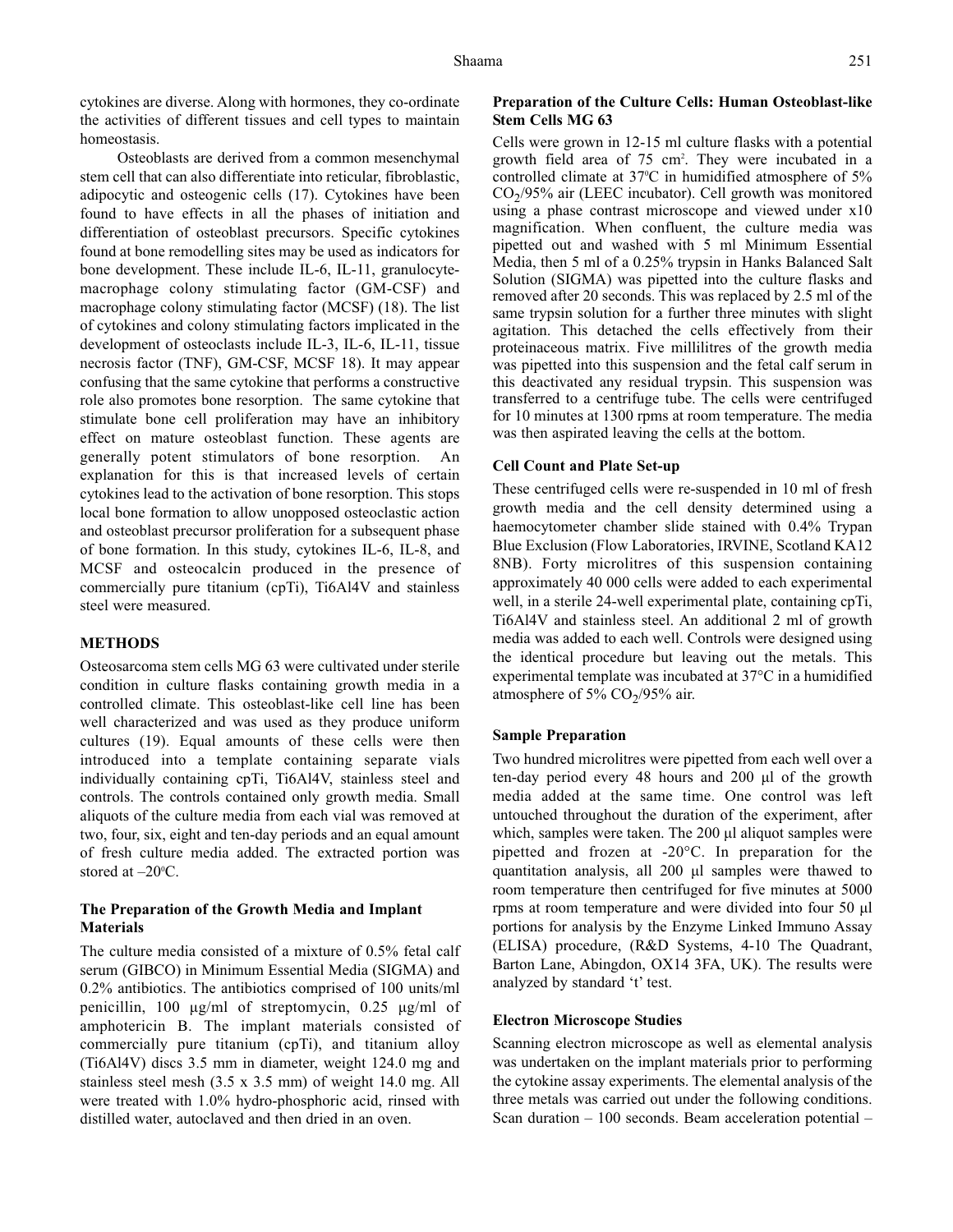15 KV, beam current – 500 nanoamps. For the growth pattern studies, the experimental procedures were repeated in an identical manner earlier except that a sterile glass cover slip, 13 mm in diameter was introduced in the wells on top of which the various test metals were then placed. The implant materials with their respective cover slips were removed over the identical ten-day period at the same two, four, six, eight, and ten-day intervals. They were then placed in a sterile 5 ml beaker and fixed with 2.5% gluteraldehyde in 0.5% phosphate buffer solution, pH 7.3 and stored at 4°C in preparation for examination in the electron microscope (Hatachi S 520. Japan). All samples were treated in the following manner: washed in 10% ethanol for 10 minutes, washed in 70% acetone for 20 minutes, washed in 90% acetone for 15 minutes and washed three times in 100% acetone for 15 minutes. The samples were then dried to critical point (Critical point dryer CD 750 ENSCOPE, England) at 900lbs/in<sup>2</sup> for 1.5 hours. Increased pressure to 1200 lbs/in2 then slowly reduced pressure to normal atmospheric. Gold coated with a sputter coater (Sputter coater SC %) ENDSCOPE, England).

At the end of the experiments, all cells and disposable equipment were soaked in 15% clorax solution. Pipettes, reagent bottles and other plastic containers were placed in a toxic disposal bag for appropriate treatment.

#### **RESULTS**

Quantitative analysis of IL-6, IL-8, MCSF and osteocalcin are shown in the Table. Interleukin-1 $\alpha$  and IL-11 were not found in any samples within the sensitivity range (pg/ml) of the ELISA kits. IL-6 was produced mainly by titanium and stainless steel. For titanium, IL-6 values ranged from 131.7 to 217.8 pg/ml and for stainless steel from 125.0 to 452.2 pg/ml. Thus, a much higher production of IL-6 was found for stainless steel. The alloy Ti6Al4V produced 112.9 pg/ml on the eighth day (Fig. 1). Interleukin-8 production rose significantly for all samples including the controls after two days. After two days IL-8 peaked to 5671.8 pg/ml and maintained a constant high for titanium (5671.8-5567.0 pg/ml). Smaller values were found for the stainless steel (4563.0-3789.0 pg/ml) and the alloy (3456.7-2167.0 pg/ml). The controls also produced IL-8 but profiles showed the smallest quantities (1980.0-2145.0 pg/ml) (Fig. 2). All wells produced high levels of MCSF from the first day, titanium (6782.0-7823.0 pg/ml) stainless steel (6912-7342.0 pg/ml) alloy (6945.0-7891.0 pg/ml) and controls (6914.0-7312.0 pg/ml) (Fig. 3). Osteocalcin was not found in any of the controls. There was a progressive production of this glycoprotein from 4.2 ng/ml to 24.6 ng/ml in wells containing titanium. A basal rate of osteocalcin production was seen for stainless steel (3.2-3.7 ng/ml) over the ten-day period and even less, 1.4 ng/ml and 2.9 ng/ml on the second and eighth days respectfully for the alloy (Fig. 4). Elemental

|                       | Titanium                                       | $STDEV(+/-)$ | <b>Stainless Steel</b> | $STDEV(+/-)$ Alloy |        | $STDEV(+/-)$ Control |       | $STDEV(+/-)$ |
|-----------------------|------------------------------------------------|--------------|------------------------|--------------------|--------|----------------------|-------|--------------|
| 2 days                | 131.7                                          | 17.4         | 125.7                  | 16.2               |        | $\bf{0}$             |       | $\bf{0}$     |
| 4 days                | 156.7                                          | 23.4         | 143.6                  | 21.7               |        | $\bf{0}$             |       | $\theta$     |
| 6 days                | 146.8                                          | 21.6         | 452.2                  | 27.8               |        | $\mathbf{0}$         |       | $\mathbf{0}$ |
| 8 days                | 217.8                                          | 19.8         | 356.7                  | 34.6               |        | 112.9                | 32.9  | $\mathbf{0}$ |
| 10 days               | 143.6                                          | 12.8         | 289.4                  | 19.8               |        | $\mathbf{0}$         |       | $\mathbf{0}$ |
| Interleukin-8 (pg/ml) |                                                |              |                        |                    |        |                      |       |              |
|                       | Titanium                                       | $STDEV(+/-)$ | <b>Stainless Steel</b> | $STDEV(+/-)$ Alloy |        | $STDEV(+/-)$ Control |       | $STDEV(+/-)$ |
| 2 days                | 256.8                                          | 45.1         | 234.9                  | 98.1               | 121.9  | 55.9                 | 290.1 | 58.9         |
| 4 days                | 5671.8                                         | 234.8        | 4563                   | 198.1              | 3456.7 | 234.1                | 1980  | 312.1        |
| 6 days                | 5123                                           | 215.9        | 4106                   | 209.7              | 3178   | 176.8                | 2145  | 165.8        |
| 8 days                | 5423                                           | 256.9        | 3137                   | 242.8              | 2167   | 199.3                | 1784  | 167.8        |
| 10 days               | 5567                                           | 267          | 3789                   | 195.9              | 3126   | 215.9                | 2081  | 189.2        |
|                       | Macrophage Colony – Stimulating Factor (pg/ml) |              |                        |                    |        |                      |       |              |
|                       | Titanium                                       | $STDEV(+/-)$ | <b>Stainless Steel</b> | $STDEV(+/-)$ Alloy |        | $STDEV(+/-)$ Control |       | $STDEV(+/-)$ |
| 2 days                | 7049                                           | 123.8        | 6998                   | 128                | 7431   | 178                  | 6914  | 218          |
| 4 days                | 7823                                           | 109.8        | 7189                   | 151.8              | 7534   | 128.9                | 7312  | 170          |
| 6 days                | 6782                                           | 112.8        | 6912                   | 98.7               | 6945   | 143.7                | 7431  | 191          |
| 8 days                | 7213                                           | 132.1        | 7342                   | 80.3               | 7110   | 153.5                | 7191  | 182          |
| 10 days               | 7321                                           | 142.3        | 7103                   | 121.8              | 7891   | 187.5                | 7214  | 197          |
| Osteocalcin (ng/ml)   |                                                |              |                        |                    |        |                      |       |              |
|                       | Titanium                                       | $STDEV(+/-)$ | <b>Stainless Steel</b> | $STDEV(+/-)$ Alloy |        | $STDEV(+/-)$ Control |       | $STDEV(+/-)$ |

2 days 4.2 1.1 3.7 1.1 2.9 1.7 0 4 days 2.8 2.8 3.4 1.9 0 0 6 days 12.8 4.2 3.2 2.1 0 0 8 days 18.8 5.3 3.5 2.4 1.4 0.9 0 10 days 24.6 3.7 3.7 1.7 0 0 0

Table: Quantitative analysis

# **Cytokine**

**Interleukin-6 (pg/ml)**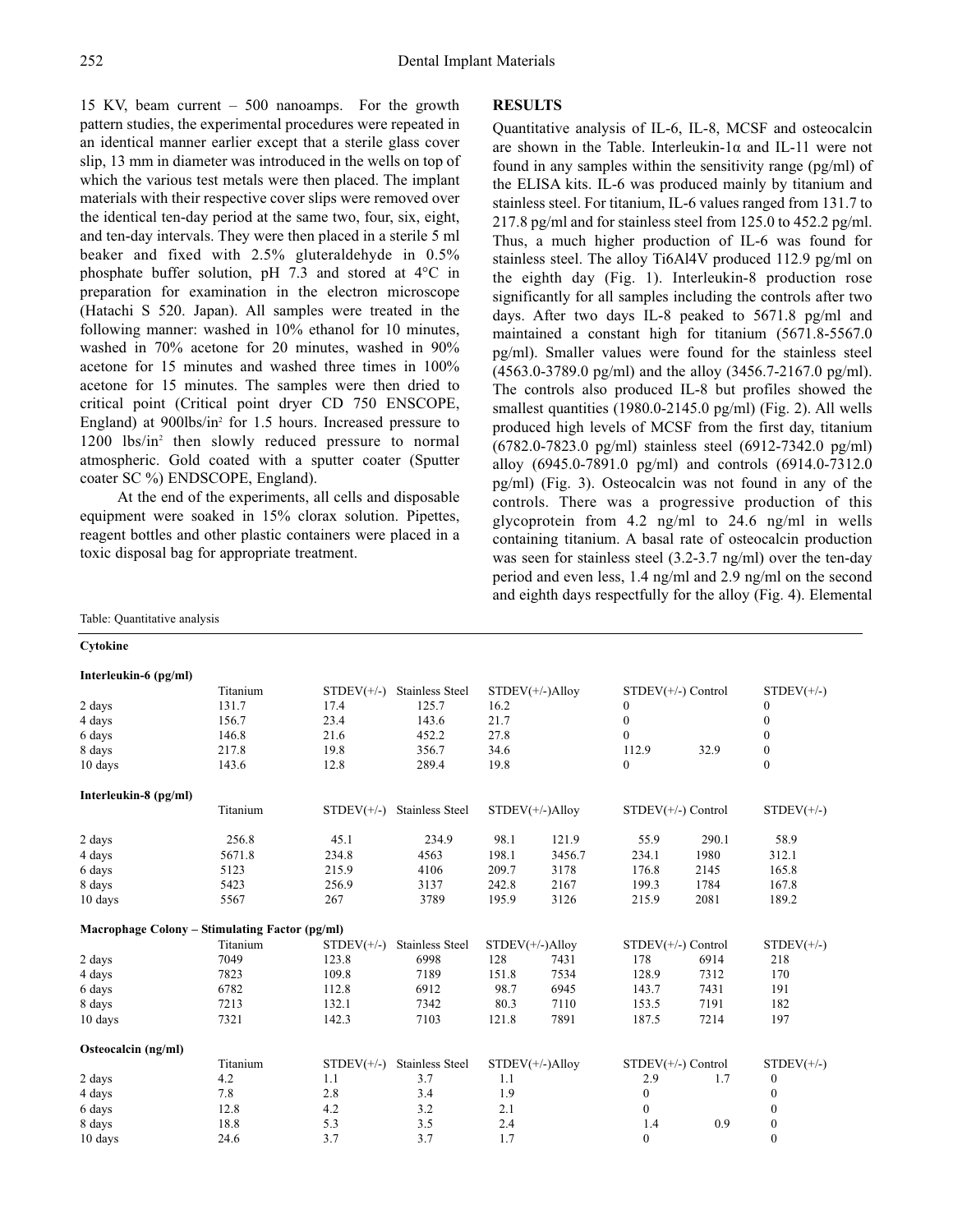Shaama





Fig. 2: Production of Interleukin-8

Fig. 1: The production of interleukin–6 from MG 63 cells Fig. 3: Production of macrophage colony-stimulating factor



Fig. 4: Production of osteocalcin

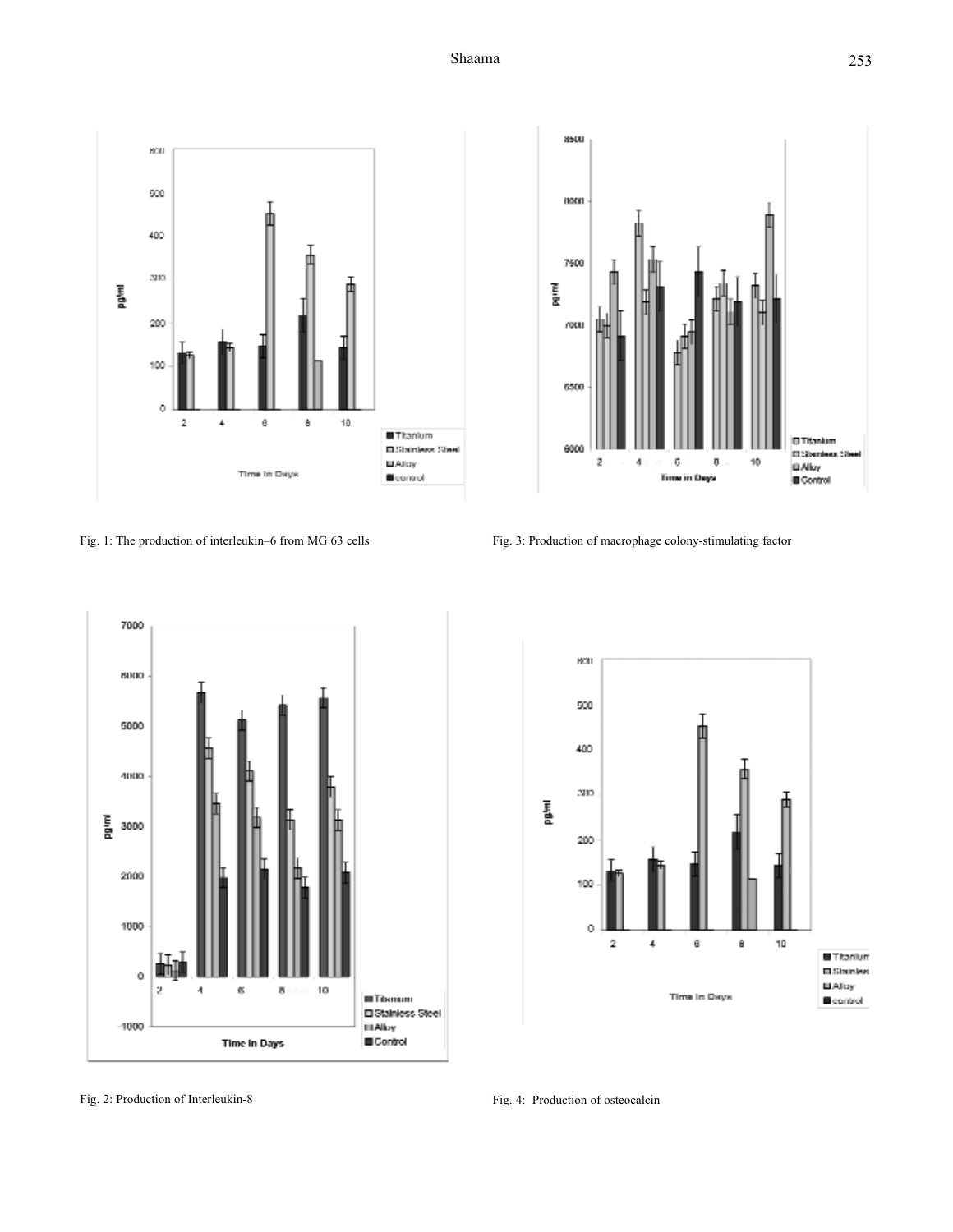

Fig. 5: Spectral analysis of titanium alloy



Fig. 6: Cell MG 63 Osteoblast cell line showing growth pattern

analyses for the three metals show six peaks for stainless steel. These correspond to the presence of chromium, iron, and nickel. There were two peaks for titanium and four peaks for the alloy (Fig. 5). Different surface topography was seen between the metals. The least irregular surface was seen for the stainless steel mesh at a magnification of x350 when

compared to the other metals at the same magnification. Titanium surface at x350 magnification revealed debris that was removed after cleaning. At x350 magnification, the alloy appeared similar to titanium except that striation can be seen on the alloy. This may be due to the machine preparation of the disc. Cells were seen adherent on all metals within five days. At ten days, an increase in cell growth was seen for all metals (Fig. 6).

#### **DISCUSSION**

The use of primary bone cells has been hampered by the consistency of the cell population. Current *in vitro* model systems include transformed cell lines. These exhibit osteoblast behaviour at a specific stage of maturity (17). Transformed human osteosarcoma cell lines, in this case, MG63 may contribute to the understanding of osteoblast function because they represent initial clonal population derived from a specific osteoblast lineage (19). It has been argued that *in vitro* systems cannot replicate the intact mediator or intracellular coregulatory mechanisms that can be found *in vivo* (20). Widespread use of all these culture systems has resulted frequently in divergent responses to the same osteotropic agents being observed. It is not always possible to extrapolate effects of osteosarcoma cell culture with those of bone cell cultures because osteosarcoma cells possess abnormal growth characteristics. Primary bone cell cultures contain heterogeneous cell populations comprised of cells at a different stage of maturation.

Interleukin-1α levels were not detected and if present, were below the sensitivity range. It is synthesized primarily by the monocyte macrophage lineage including osteoclast. In degenerative conditions, it is produced primarily by activated macrophages. Its production by osteoblast thereby occurs in less significant quantities. Studies conducted on quantitative IL-1 $\alpha$  secreting assay around bone implants have shown that it is a reflection of the number of macrophages around the failing implants (21). Interleukin-1 is centrally involved in the effector phase of inflammatory response. It may be found in fluids around failing implants in patients who exhibit T-lymphocyte mediated hypersensitivity to metal prostheses (21). It has been commonly mentioned as a marker for bone resorption and periodontal disease (22). In a review of the cause of implant failures (22), an increased response from T-lymphocytes implies that failure may not be due to simple mechanical failure or giant cell reaction to wear debris. The presence of T-lymphocytes and the absence of accompanying B-lymphocytes or plasma cells suggest immunological reactions in the tissues adjacent to the prosthesis. Such a response indicates type IV sensitivity. Implant failure can thus occur after primary osseointegration. Elemental analysis of metals adjacent to failing implants revealed the complete absence of aluminium and vanadium. Animal studies show that vanadium is very soluble and is cleared from the circulation quickly through the kidneys while titanium is insoluble and remains in the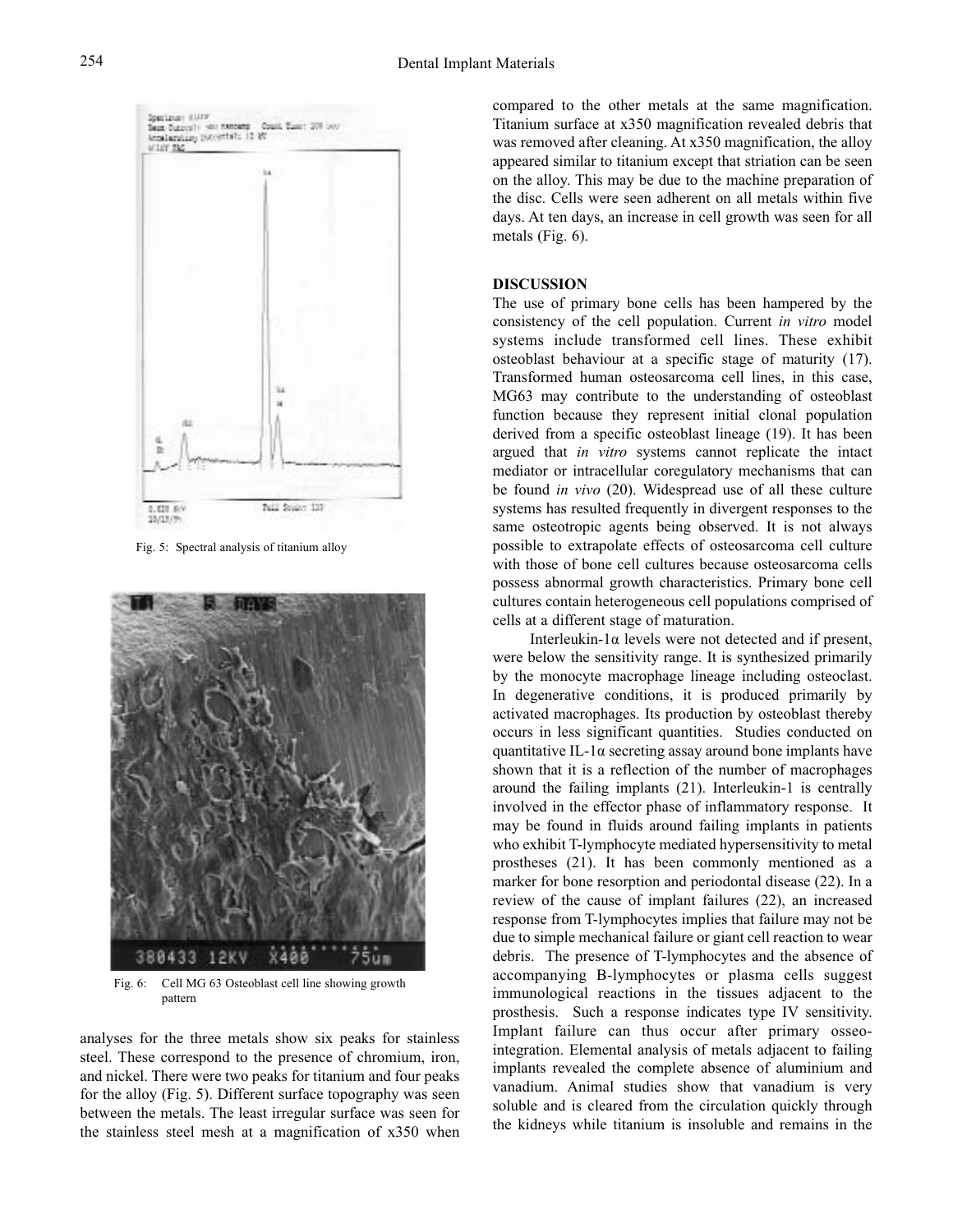adjacent tissues (21). It is interesting to note that patients who had negative patch test to titanium salt solution reacted positively to metitanium ointment (23). These results are of course contradictory. There is no standardized procedure for testing titanium sensitivity and no data on the incidence of sensitivity in the general population. Several reports call into question the suitability of titanium alloy as a material for prosthetic implants (21). It is susceptible to fretting corrosion and its metal debris can cause cellular reaction and osteolysis (24–26).

Interluekin-11 was not found in any of the samples including controls in this study whereas MCSF was found in all wells. MCSF is important for the survival, proliferation and differentiation of mononuclear phagocytes, including osteoclast. It is an important mediator of the inflammatory response and can regulate the release of other proinflammatory modulators from macrophages. The high and relatively constant value for the MCSF is notable. However, no factor can be correlated with the inhibition or stimulation of this cytokine.

From the experimental results, it can be seen that under the conditions specified, both titanium and stainless steel stimulate IL-6 production. A relatively constant lower rate for titanium and a three-fold increase for stainless steel by day six was observed. An increase in osteoclast activity may also infer a coupling mechanism thereby releasing growth factors for osteoblast precursors. Interleukin-6 is a multifunctional cytokine. Osteoblastic cells in bone have been reported to produce IL-6 (27). This activity is also stimulated by factors that enhance bone resorption (27). Elevated levels of IL-6 are involved in bone destruction and induce hypercalcaemia (27). In some instances, IL-6 failed to demonstrate bone resorbing activity and low levels may act as a local inhibitor of bone resorption (27).

Significant production of IL-8 was found in all wells by day four. While the levels decreased for stainless steel, alloy and the controls, titanium maintained a fairly constant high range from day four to termination of the experiment. The various activities of IL-8 implicate this cytokine as having a major role in mediating inflammatory responses. A correlation exists between the expression of IL-8 and altered cell shape (28, 29). Early studies indicate that cell attachment is better on a roughened surface (30), although the surface morphology does not appear to affect cell spreading (31). Titanium may be considered, in light of the kenetropic effects of IL-8 on cells, to enhance initial cell spreading over the implant surface.

In this study, osteocalcin remained at a steady low for stainless steel. There was a progressive increase for titanium. This may suggest titanium as a factor for faster bone mineralization around titanium implants. A low basal rate with stainless steel may possibly cause a slower response. The deficiency of osteocalcin production seen for the titanium alloy is difficult to interpret since comparable osseointegrative properties of titanium and its alloy have

been reported (17). The role of osteocalcin as a marker for late maturation and mineralization of bone reveals favourable support for titanium implants. It has been used as an indicator for osteoblast activity in several studies (32). A low basal rate for stainless steel may indicate a slower response for osteoblast maturation. The relative steady state production of osteocalcin by MG 63 cells exposed to stainless steel in these experiments correlates with earlier reports with human differentiated osteoblast cells (33). One of the main limitations of stainless steel for clinical use is the tendency to corrode when implanted. The release of metallic ions of iron, chromium and nickel into human tissue and fluids must be regarded as a likely source of long-term problems owing to their known toxicity. Chromium has been reported to concentrate in the nucleus and mitochondria, interact with DNA and RNA, inhibit oxidative metabolism and induce neoplastic cell formation (34). Nickel has been proven to induce significant inhibition of mitosis (35). Measurements of osteocalcin directly reflect the metabolic activity of osteoblastic bone cells.

The usefulness of cytokine measurements solely to monitor disease activity is controversial. Assays of bioactivity, notorious for their lack of specificity, have long given way to sensitive immunochemical assays with improved specificity. The ELISA kits, as well as other immunological assay systems, have been facilitated by the rapid development of recombinant cytokine technology. These, however, have been plagued with problems; for example, the lack of cytokine inhibitors, soluble receptors, autoantibodies and complement components (36). Different assay systems may therefore account for some of the discrepancies in the literature regarding the presence or absence of certain cytokines. It remains to be determined how these autoantibodies alter the measurement of serum cytokine by ELISA kits.

Controlled experiments performed *in vitro* undoubtedly provide valuable information of primary functioning systems. *In vivo* testing may find more factors directly and indirectly involved with bone metabolism and possible reveal new variables. In the asymptomatic patient, it is not always clear if the clinical or radiographic findings represent active disease or evidence of past disease. Analyses, which may be more sensitive and highly specific, must be developed to eliminate the false positive results that occur with various proteins that react with assay reagents.

#### **REFERENCES**

- 1. Chaytor DV. Clinical criteria for determining implant success: bone. Int J Prosthodont 1993; **6:** 145-52.
- 2. Bergman B. Evaluation of the results of treatment with osseointegrated implants by the Swedish National Board of Health and Welfare. J Prosthet Dent 1983; **50**: 114-15.
- 3. Dental Implants: Benefits and Risks. US Department of Health and Human Services; Bethesda, Maryland: 1980.
- 4. Albrektsson T, Zarb GA, Worthington P, Eriksson AR. The long-term efficacy of currently used dental implants: a review and proposed criteria for success. Int J Oral Maxillofac Implants 1986; **1:** 11-25.